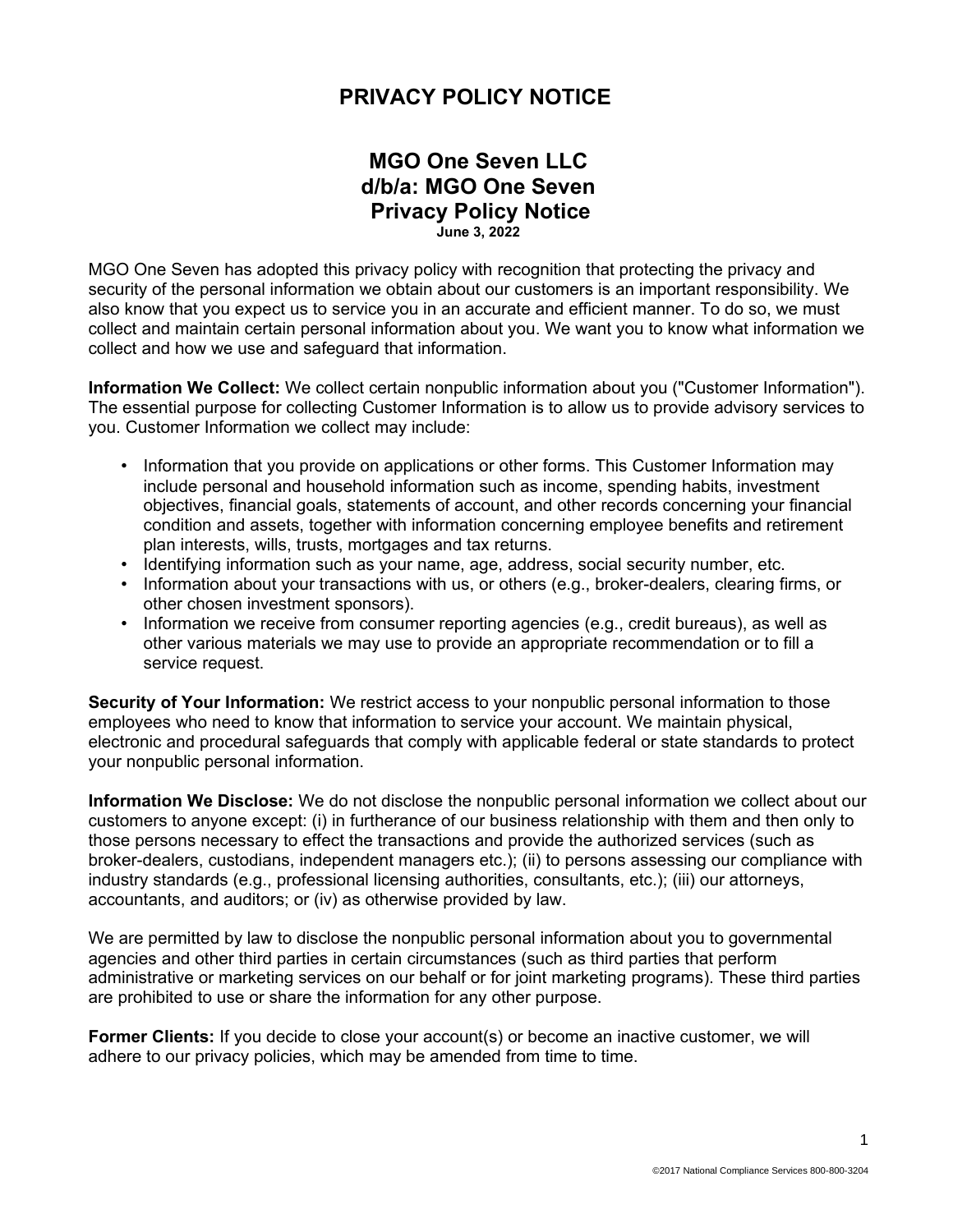**Changes to Our Privacy Policy:** In the event there were to be a material change to our privacy policy regarding how we use your confidential information, we will provide written notice to you. Where applicable, you would be given an opportunity to limit or opt-out of such disclosure arrangements.

**Questions:** If you have questions about this privacy notice or about the privacy of your customer information call our main number 216-771-4242 and ask to speak to the Chief Compliance Officer.

2